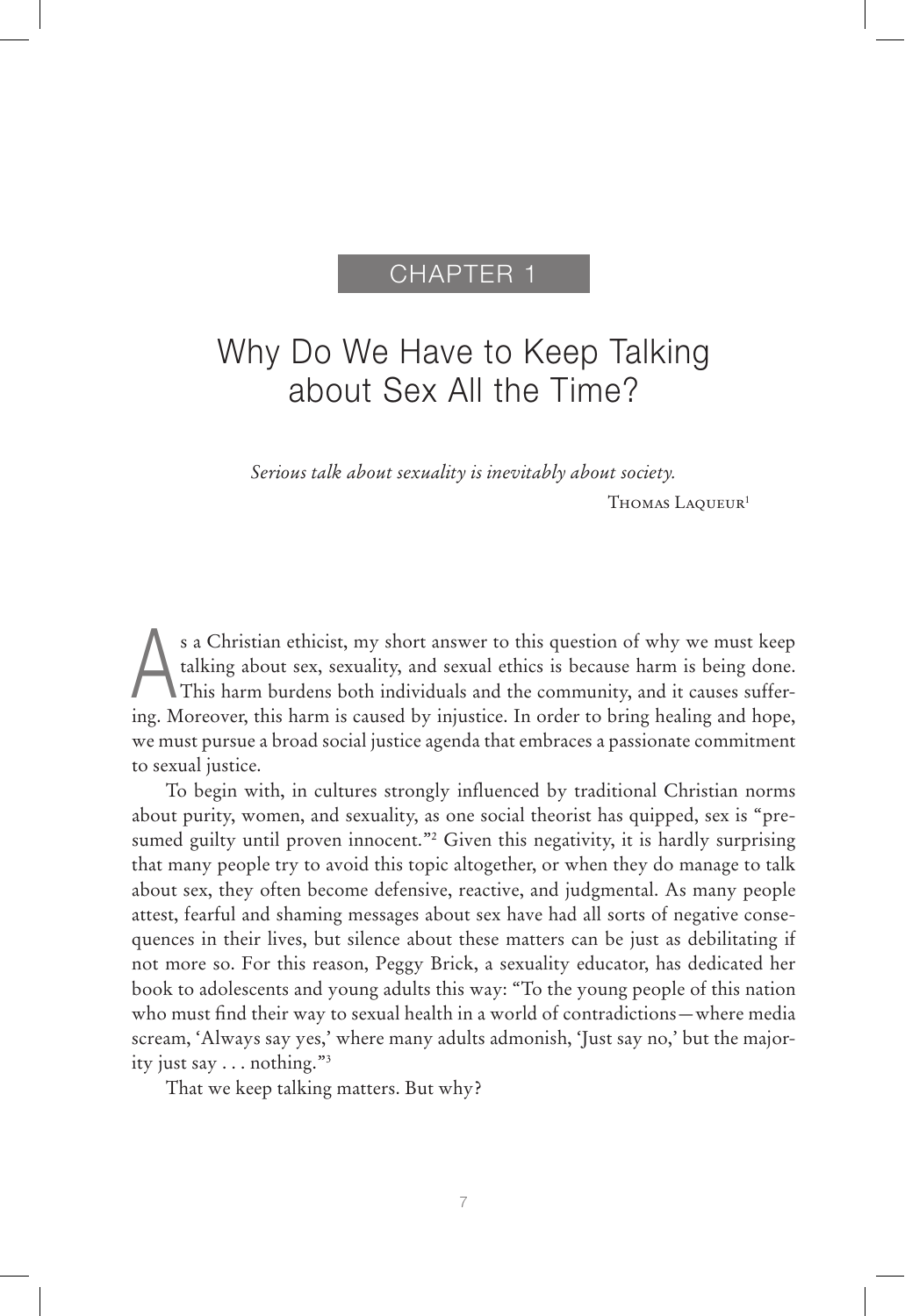#### 8 | MAKING LOVE JUST

■ Because a cultural crisis is disrupting sexuality and conventional mores

Remaining silent or becoming speechless does little to curb the mindless chatter about sex and sexuality, much less stop the negative messages, because these tend only to escalate during times of disruptive cultural change when moral panics surface about loss of moral certainty, sexual immorality, and the disintegration of family life. Currently, as we witness a worldwide crisis of literally global proportions, we are encountering not only a tumultuous time of rapid change, but more significantly a protracted and very difficult period of structural transformation in which social relations at every level are being altered, from economic arrangements in a globalizing economy to the reordering of power between men and women in the family and throughout the social order. In the midst of this historic restructuring, cultural battles over sexuality, gender, and family are raging everywhere as deeply contested personal and social struggles about the human good, normative patterns for family life, and the legitimacy of cultural authority.

What are the rules for sexual intimacy, and who gets to define and enforce them? These questions are at once highly personal and highly political. As sociologist James Davison Hunter explains, "Cultural conflict is about power—a struggle to achieve or maintain the power to define reality."4 Therefore, sex and sexuality are far from frivolous or inconsequential matters that only detract attention from the so-called weightier matters of poverty, racism, war, and ecological degradation. Rather, these "intimate matters," far from being sealed off from larger sociocultural dynamics, are embedded in, and reflective of, these more global transformations.

For this reason, at a time when human suffering nearly exceeds our moral imagination's ability to grasp, we must regain moral perspective about our lives-inrelation from the global to the intimate, especially at a time when many people, out of pain and fear, are either turning inward and blaming themselves for their suffering and bewilderment or turning outward to look for enemies and scapegoats who can serve as the culprits for their upset and misery. Attending to sexuality has become morally imperative these days because, as Gayle Rubin puts it, it is at times like this when "people are likely to become dangerously crazy about sexuality." Therefore, she cautions, "sexuality should be treated with special respect in times of great social stress."<sup>5</sup>

 $\blacksquare$  Because the way we talk about sex, sexuality, and sexual ethics can lead to justice or injustice

While it is imperative that we speak, we must exercise great care about what we actually say about these tender matters. Making a compelling case that harm is being done and that the appropriate response is sexual justice requires us to "change the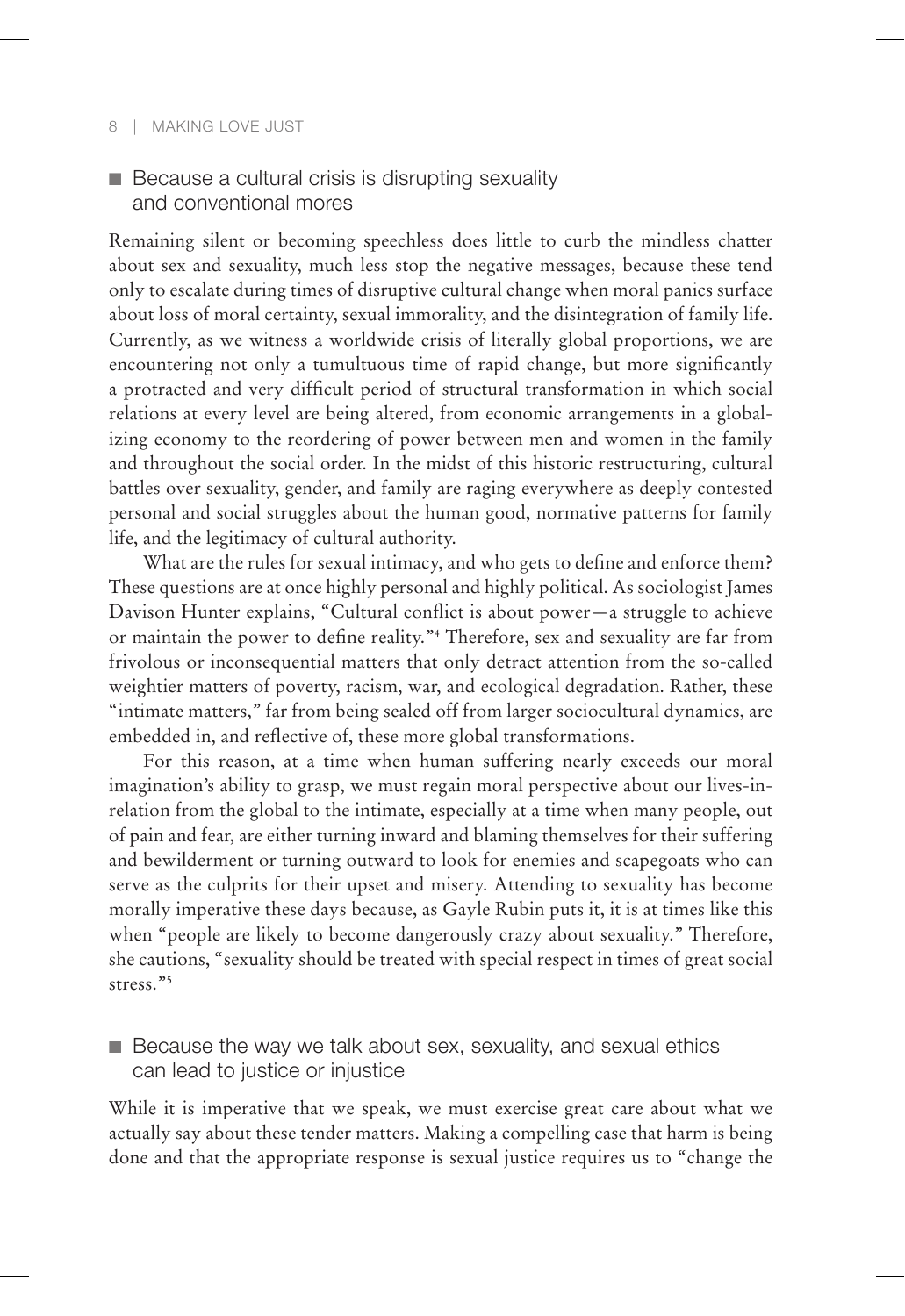subject" in two distinctive ways. First, we need to change *what* is being talked about by shifting the topic of conversation away from the misplaced preoccupation with homosexuality and sexual difference and focusing instead on race, gender, sexual, and economic oppression and the pervasive patterns of sexualized violence in this society. Second, we need to change *who* the subject is that is speaking and listened to. What is shaking the foundations is a global power shift as women and LBGT persons of all colors and classes claim the right to be the subjects of their own lives and participants in the renewal of their spiritual traditions. Morally speaking, constructive critique and alternative visions emerge only as persons are no longer silenced or positioned as objects of other people's discourse (as if aliens or merely abstractions) and when, instead, they become self-defining subjects, real persons with whom to enter into dialogue. When the participants at the table change, so does the conversation.

Sexuality is a justice issue. As biblical scholar Walter Brueggemann emphasizes, "In biblical faith the doing of justice is the primary expectation of God."6 To be sure, justice is multidimensional, but by all accounts sexual or erotic justice is one of the most neglected, trivialized, and even feared dimensions of a comprehensive social justice agenda. Claiming a passion for erotic justice just doesn't sound very Christian, does it? There lies the crux of the problem. It is an understatement to say that faith communities—and here I mean Christian churches—have difficulties dealing with sex. Although much attention continues to be directed toward women's changing roles, nonmarital sex, and the "sin of homosexuality," the reality is that Christians struggle not only with these particular issues but with sexuality as a whole. Massive cultural change, declining denominational influence, and internal dissension do not ease matters.

In trying to gain our bearings in the midst of these swirling dynamics, my wager is that acquiring fresh moral insight about these concerns will depend on three things: first, our facing conflict and working through it rather than evading it; second, our listening to and learning from people who have been hurt, silenced, and rendered invisible by church teaching and practice; and third, speaking up about gender, sexual, and other forms of injustice and calling the community and ourselves to account for reordering relationships so that all may thrive. In this grand project, survivors of sexual and domestic abuse, LBGTQ persons, sexually active divorced and single people, people living with physical and mental disabilities, elders as well as youth, people living with HIV/AIDS, and many others have stories of faith and struggle that can amplify, correct, and revitalize the church's inherited wisdom about sexuality and sexual ethics. If moving forward requires engaging people's lived questions and discovering fresh moral insight, it will also require courageous leadership to foster the kind of hospitality, mutual respect, and safety that will actually enable us, in Nelle Morton's felicitous phrase, "to hear one another into speech."7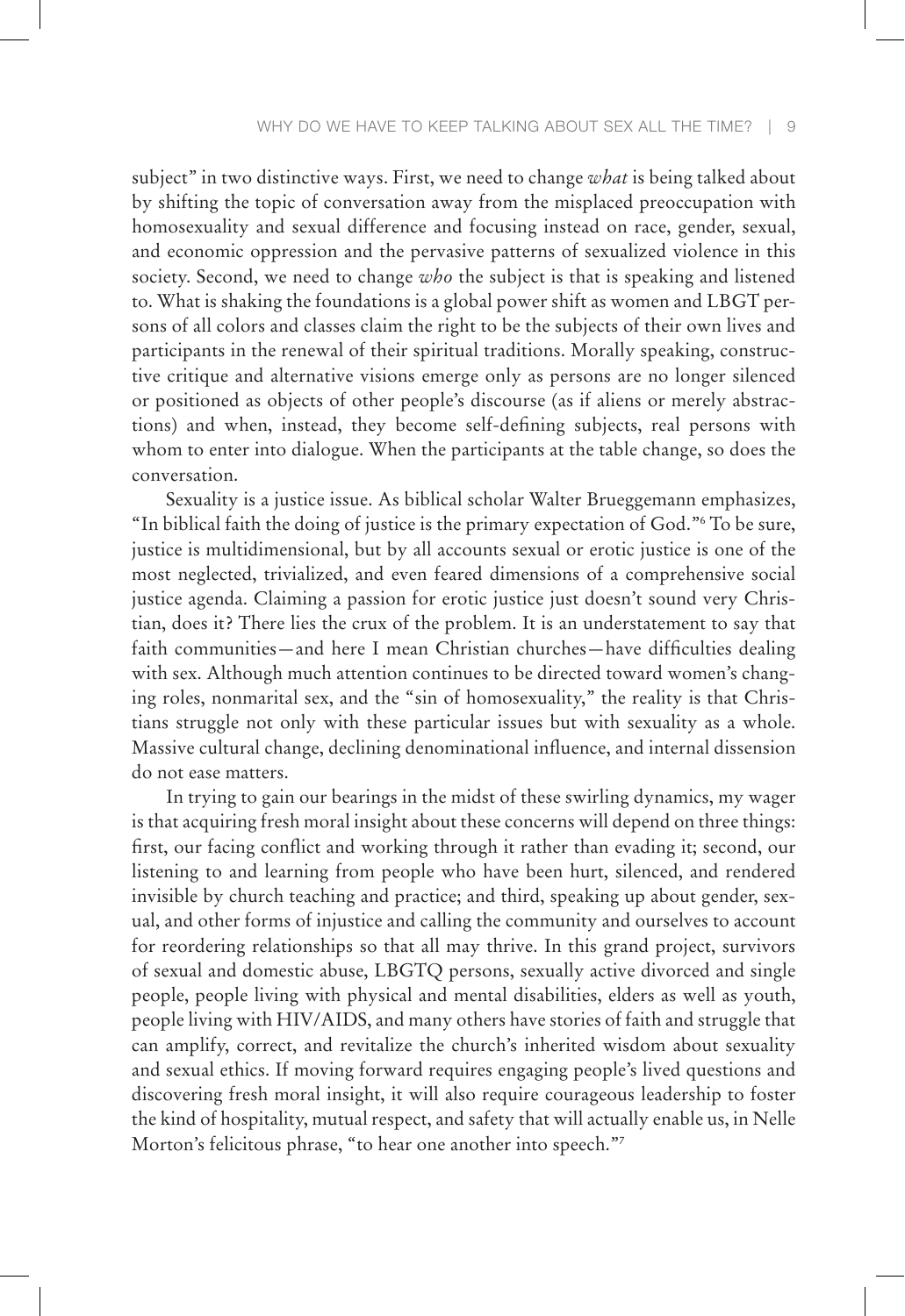#### ■ Because sexuality is indispensable to our humanity

Novelist May Sarton in her book *At Seventy* wrote, "This is the best time of my life. I love being old." Someone asked Sarton, "Why is it good being old?" She replied, "Because I am more myself than I have ever been. There is less conflict. I am happier, more balanced, and . . . more powerful. I felt it was an odd word, 'powerful,'" Sarton said, "but I think it's true. I am surer of what my life is all about, have less self-doubt to conquer."8 If I may paraphrase Sarton, I would say, "This is the best time of my life. I love being gay." I agree with her that in claiming one's self-respect, including one's self-respect as a sexual person, one stands to become happier, more balanced, and, yes, more powerful. Whenever people honor the goodness of their lives, including their sexualities, and whenever they touch that place within them where their passion and spiritual hunger meet, they often discover sources of personal integrity and spiritual empowerment.

Despite all the disquietude about this topic of sex and sexuality, the truth of the matter is that sexuality remains an indispensable component of our humanity. No doubt we humans would be something without our sexualities, but we would surely not be fully recognizable as humans if we could not experience the delight, and sometimes the pain, of living relationally as friends, lovers, and life companions or if we did not feel strong desire for entering into communion with others through tender touching. By sexuality, I mean not only genital sex, but more broadly our embodied capacity for intimate connection. Erotic desire seeks physical, emotional, and spiritual embrace of others, the world, and God, the sacred source of life. By spirituality, I mean our response to the movement of the sacred in our midst. Any spirituality worth having these days will have at its center a desire for justice as communal rightrelatedness. Justice making pays attention to how people's well-being is enhanced or diminished by prevailing patterns of social power and vulnerability. The work of justice is an ongoing, never-ending process of remaking community by strengthening relationships and correcting whatever harms people, other earth creatures, and the earth itself.

A progressive Christian framework appreciates how justice, as communally secured respect and care for persons and the earth, is foundational to good loving. Moreover, a just society and a just church will foster the moral freedom of persons, without distinction, to love and be loved and responsibly express their desire for intimate, respectful connection.9 This is not to say that everyone must be sexually active, genitally speaking, much less married or partnered, to be complete as persons, but it is to recognize that if we deny whole segments of the community the right (and responsibility) to *be* sexual persons and to *do* love in and through their bodies, then we have denied them their full humanity. In other words, we dehumanize persons by oversexualizing or desexualizing them.

Spiritually empowered justice advocates find the courage to say no to apathy, abuse, and injustice, as well as strength to say an equally resounding yes to joy,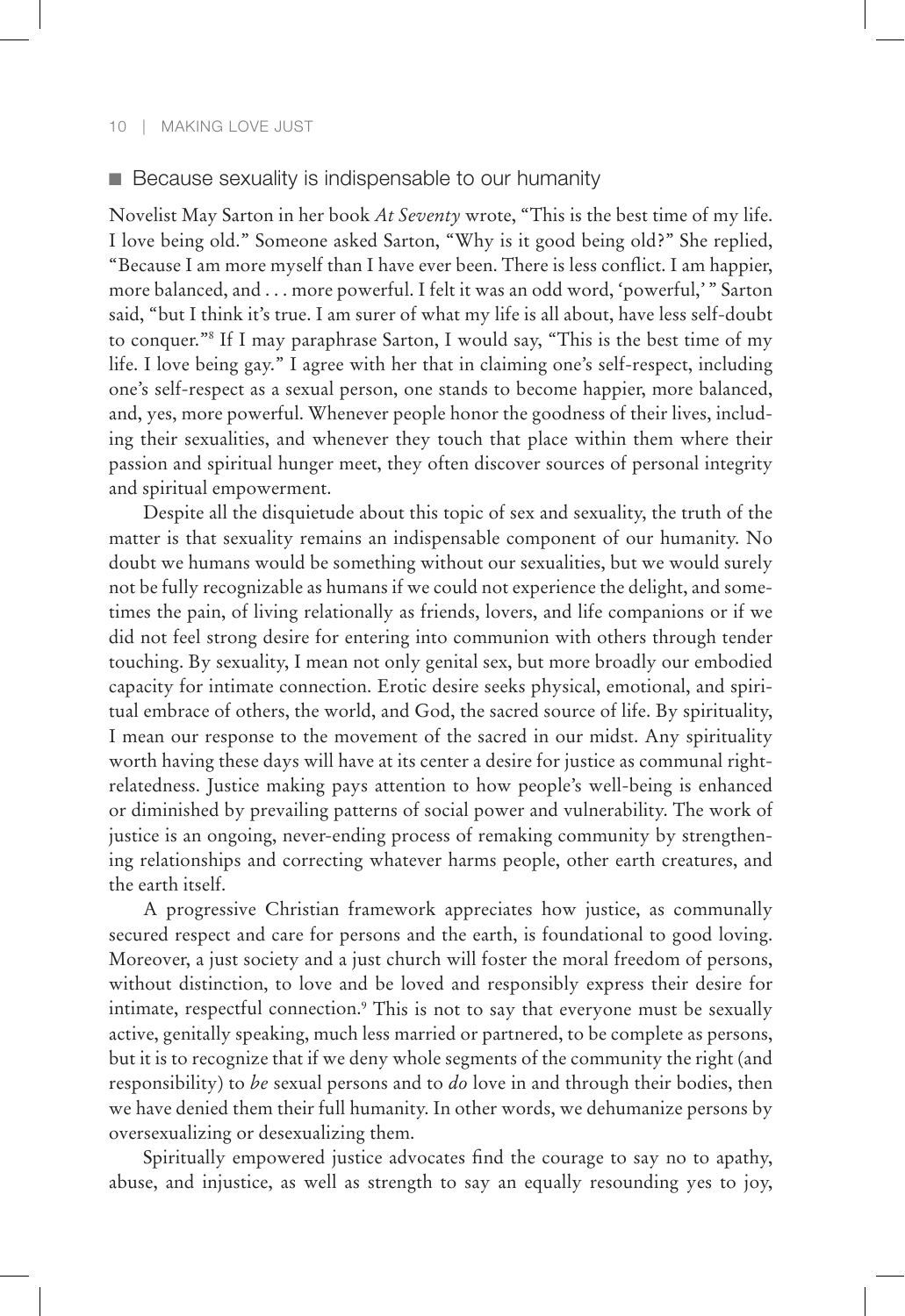creativity, and compassion. That's the good news. The bad news is that so few religious people live comfortably with their bodies or at ease with sexual difference. Fear of sexuality and deep suspicion of the erotic are pervasive in the church. No wonder Christians are often viewed as lifeless and devoid of passion! When people fear sensuous touch and become repressive about sexuality, they risk becoming controlling, rigid, and unfeeling. In the process, they lose touch with what brings joy as well as sorrow to themselves and others and often become disconnected from, and therefore unresponsive to, the world around them. Put humorously, they earn the appellation of "God's frozen people."

#### ■ Because it is time to stop injustices from being sexualized

A fearful people are also likely to project their fear and discomfort about sex and sexuality onto others. In our time the overlapping communities of LBGTQ people, people of color, and people living with disabilities have become the cultural repositories or moral dumping ground for other people's dis-ease about sensuality and the body. People with disabilities are dehumanized whenever they are desexualized as "imperfect bodies" for whom sex and embodied intimacy are considered unseemly. As sociologist Thomas Gerschick explains, "People with less-normative bodies, such as people with disabilities, are engaged in an asymmetrical power relationship with their more-normative bodied counterparts, who have the power to validate their bodies and their identities."10 He then illustrates this social power dynamic by citing a teenager living with a chronic, body-crippling condition who remarked, "I think [others' conception of what defines a man] is very important because if they don't think of you as one, it is hard to think of yourself as one or it doesn't really matter if you think of yourself as one if no one else does."11 Our social interactions not only validate our identities (or not), they also provide occasions for approval or sanctioning, depending on our conformity to cultural norms and values. Failure to comply with prevailing codes of normalcy can lead to judgments not only about our (mis) behavior, but also about our "realness" as persons who measure up or not.

Because of white racism, the institutionalized belief in the superiority of one racial group over all others and its right to dominance, black sexuality is subject to relentless stereotyping and projections of white fear onto black bodies. Womanist theologian Delores Williams observes that white culture "considers black frightening, dangerous and/or repulsive—especially when this is the color of human bodies."12 White fear of and suspicion toward black sexuality give racism an energy and edge, constructed on the degradation of black bodies and on white determination to control them. People of color are caricatured as hypersexual and, therefore, less rational and more prone to be "out of control." As ethicist Miguel De La Torre explains, "Whites [have] projected their own forbidden desires onto darker bodies." This eroticization of race has been used to justify white control and exploitation, including sexual exploitation, of people of color. This cultural construction is, in fact,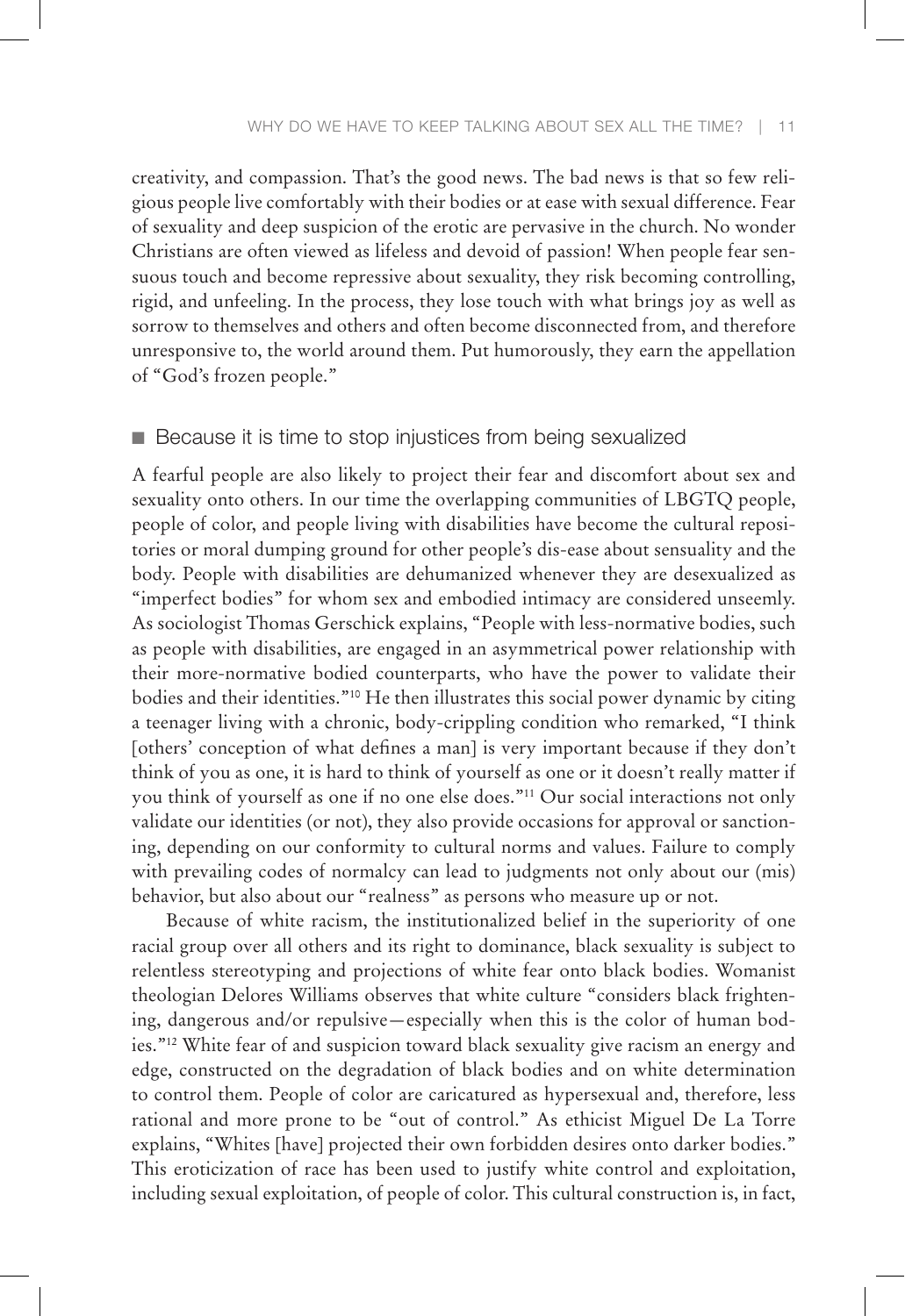"so woven into white America's identity that it has become normalized in the way many whites have been taught by their culture to see bodies of color."13

Until people get honest and take responsibility for their own confusions and struggles, non-normative communities will continue to be used as moral scapegoats and disenfranchised as "inferior outsiders," which is historian John Boswell's term for LBGTQ persons, whom he regards as "the most obvious 'outsiders' in the modern West." Socially defined outsiders stand in contrast, on the one hand, to "distinguishable insiders," such as blue-eyed and brown-eyed people or, say, Presbyterians and Lutherans, whose differences are noticeable and noted but whose difference does not render them unequal, nor are they socially disadvantaged or segregated because of it. On the other hand, outsiders are also treated differently from "inferior insiders," whose divergence from the social norm is tolerated even while they are relegated to an inferior social status. Boswell cites the caste system in India as an illustration of "inferior insiders," but also the experience of women as a social group within patriarchal society. As he explains, "Although few would argue that it is 'wrong' to be female, being a woman renders one liable to a lower place in the socioeconomic structure of many Western states." Similarly, within certain religious traditions, women are not excluded from the spiritual life of the community, but they are barred from ordination to religious leadership because they "'lack' some aspect of the norm of 'maleness' presumed to be requisite for sacerdotal functions."14

In contrast to both distinguishable and inferior insiders, socially defined outsiders are "either not tolerated at all (they are killed, or banished, or incarcerated) or are relegated to nonexistence conceptually." Their difference, viewed as pathological and threatening to the normative social order, is regarded as a controlling "master trait" that determines their total personality and conduct and makes them into objects without redeeming qualities, either to pity or to punish. As Boswell argues, "In the case of a 'normal' person, heterosexuality is assumed to be one part of his or her personality," but "in the case of a 'homosexual' person, sexuality is thought to be the primary constituent of his or her (abnormal) personality." In other words, "the controlling influence in the lives of gay people is assumed to be overt, abnormal sexuality," and, therefore, "gay people are not a permitted category."15 To be perceived as nonheterosexual is to be viewed as both different and wrong, a mistake that should be corrected or eliminated. Moreover, from a religiously fundamentalist or absolutist worldview, sexual intimacy between two men or two women is judged morally objectionable without exception, "regardless of how loving or how committed the relationship in which it takes place."16

The vilification of bodies, including disabled bodies, bodies of color, and queer bodies, is a moral scandal of the highest order. To correct this injustice, a first step is to stop trashing LBGTQ and other non-normative people. A second step is to stop asking the wrong questions. For example, the moral problem is not homosexuality, same-sex love, or sexual difference. *The moral problem is sexual injustice and the*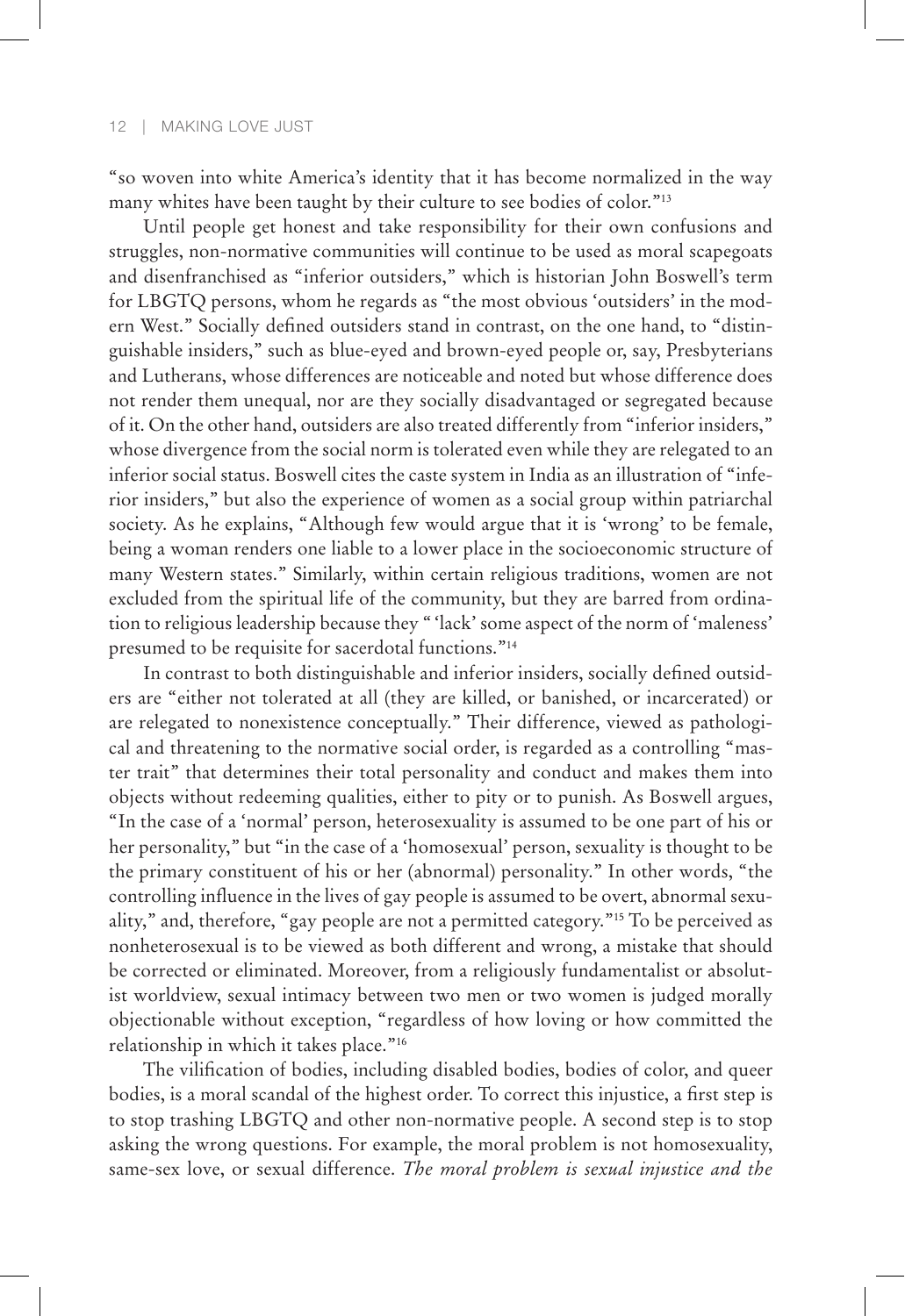*eroticizing of power inequalities to bolster the social privilege of some at the disadvantage of others*. In this culture erotic desire is in trouble because sexuality has been conditioned by or, perhaps better said, annexed to sexism, racism, ableism, and other injustices. In a social order marked by male gender supremacy in which men as a social group feel entitled to social power and privilege and women as a social group are socialized to show deference, many men are turned on by female powerlessness and turned off by strong, assertive female partners. Through such skewed eroticism, people accept in their bodies, as well as in their psyches, that sexism feels right and good. When many men have sex, the power and control they feel in the when, the how, and the "to whom" they feel sexual are all matters that confirm—or fail to confirm—their socially constructed, gendered identity as social superiors. Sexuality conditioned by patriarchy eroticizes gender inequities as something that feels good and right, even natural as the "way things are."

As patriarchal dynamics are played out in and through the body, power as sexualized domination or power-as-control becomes naturalized and somatized, as Patricia Hill Collins conjectures, "precisely because it is felt and not conceptualized."<sup>17</sup> Male gender supremacy, white racial supremacy, and ableism are acquired at the feeling, somatic level of our being. Therefore, male gender supremacy is *sensed* rather than only thought about, through actions giving rise to feelings of being a "real man," the person in charge, and the one who's normal and, therefore, entitled to deference from women and other social subordinates. Real men dominate and take pleasure in controlling women, and "normal" women are expected to be sexually submissive and socially compliant. Anyone who visibly deviates from sexism risks being labeled queer and punished for their nonconformity to patriarchal norms. Named accurately, therefore, the moral problematic is a gendered and racialized social order in which sex is utilized as a means to confirm not only our gender and race identities, but more tellingly, our social status as superiors and subordinates. Engaging in the "right" kind of sex with the "right" kind of person becomes proof of our authenticity as "real men" and "real women" with certain social standing and privilege (or lack thereof).

## $\blacksquare$  Because talking about it makes it more likely we'll redress moral wrong

Why must we talk about these things? In order to redress a moral wrong, the devaluing of women and LBGTQ persons of all colors along with the distortion of sexuality and its misuse to dehumanize and discredit the moral standing of social groups. At the same time, it is true, as theologian John Cobb reports, that in a post-Freudian era "most Christians acknowledge that humans are sexual beings and that the desire for sexual contact with others is natural and inevitable."18 Nonetheless, Christians among others are deeply divided over whether expression should be limited to heterosexual (and procreative) marriage and how the church should respond to sexually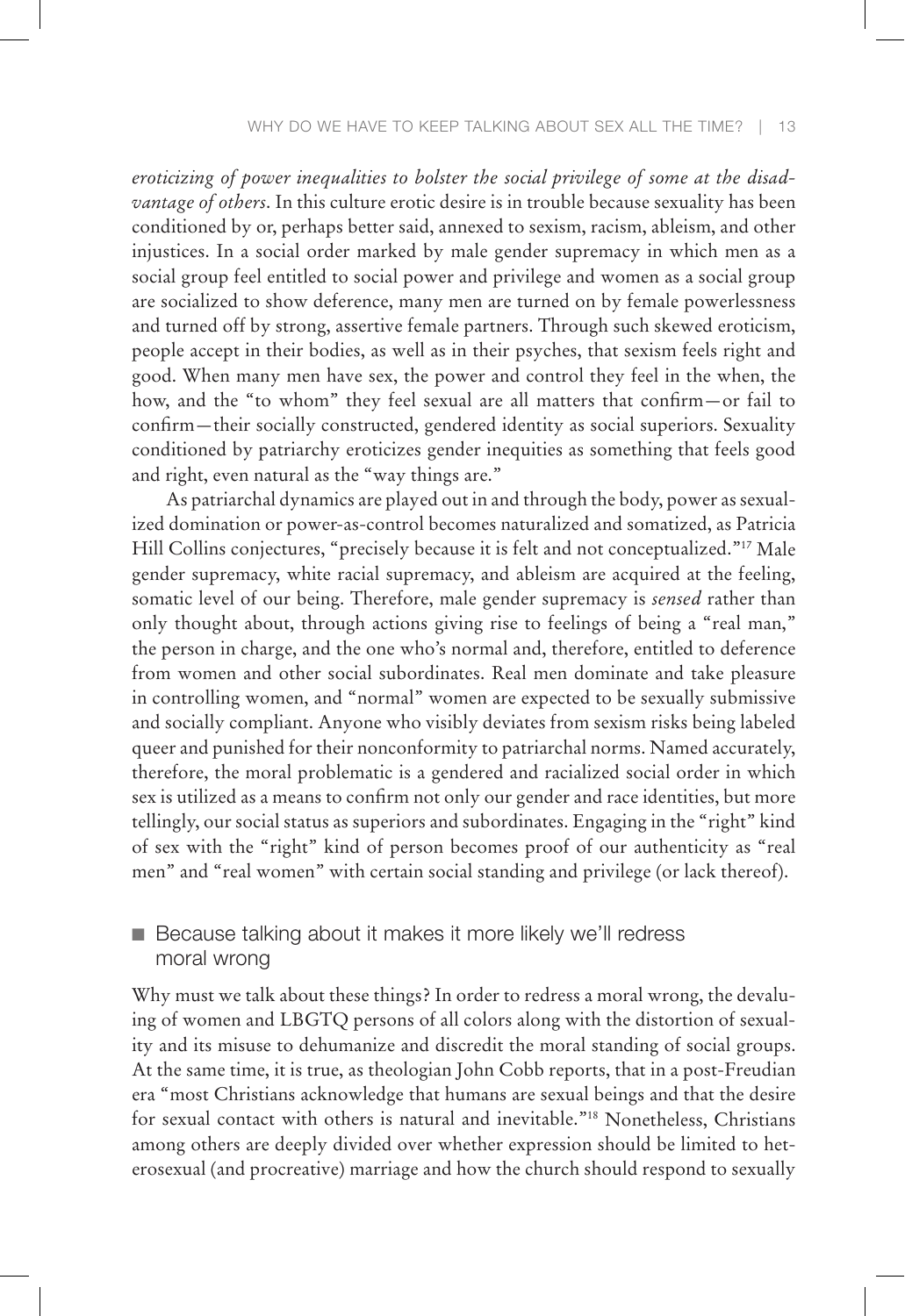active single persons, including gay, lesbian, and bisexual persons. Dealing with these and other sexual questions is further complicated by the fact that the dominant Christian tradition has long reflected a fear of and negativity toward sexuality. This negativity has been reinforced over the centuries by two interlocking dualisms, a body-spirit dualism and a male-female dualism. The spiritualistic dualism elevates the superior spirit over the inferior body, which must be disciplined and kept under control. Gender dualism reflects a patriarchal hierarchy of value, status, and power in which good order is understood to require male control of women's lives, bodies, and labor, including their procreative power.<sup>19</sup>

Under the influence of these dualisms, Christianity has given credence to the notion that sex is unclean and should be avoided or at least restricted as a necessary evil. As a contemporary sexologist has observed, "In sum, the Christian Church brought an overlay of sinfulness to almost every aspect of human sexuality. Masturbation, fornication outside marriage, homosexuality, transvestitism, adultery, and in fact almost any aspect of sexual behavior was sinful and ultimately against church law." Even though church authorities may not have been particularly effective in curtailing such activity, Christians have helped "breed a deep feeling of guilt about sexual activity which remains one of the more troubling aspects of the Christian heritage. Though there were modifications of the basic teachings by various Protestant writers, and a general weakening of religious influence in the nineteenth and twentieth centuries, the guilt feelings remain."20

Given this Christian sex-negativity, in the process of developing ethically principled speech about sexuality and sexual difference, we will run up against varying degrees of religious ambivalence, if not outright hostility, toward eroticism, as well as a long-standing negative legacy of "managing" this hostility by defaming some persons and groups. If this were not trouble enough, several other factors further impede constructive discourse about these matters. First, we lack a ready language to communicate sexual meanings positively and forthrightly. In this culture, where sex is both feared and fixated upon as both taboo and titillating, "sex talk" falls into certain genres of patterned speech: the highly objectified, clinical jargon of the medical sciences, the whispered disclosures of the confessional, or the breathless utterances of the pornographic. Therefore, as philosopher Mariana Valverde rightly concludes, "talking about sex is not a straightforward matter at all, and this difficulty is not only because of modesty and moral dictates."21 Moreover, language about sexuality is seldom exempt from ideological taint, including sexism, racism, and heterosexism. Therefore, the categories we typically rely on do not readily express what is most important in our connections with others. For example, the terms *heterosexuality* and *homosexuality* are medicalized categories, but, more telling, these are patriarchal classifications that mystify rather than highlight the qualities of authentic relationship that matter within human intimacy. In a nonpatriarchal society, the gender of the person to whom we are attracted would hardly be of consequence ethically; what would matter, instead, is the character of the relationship itself and whether the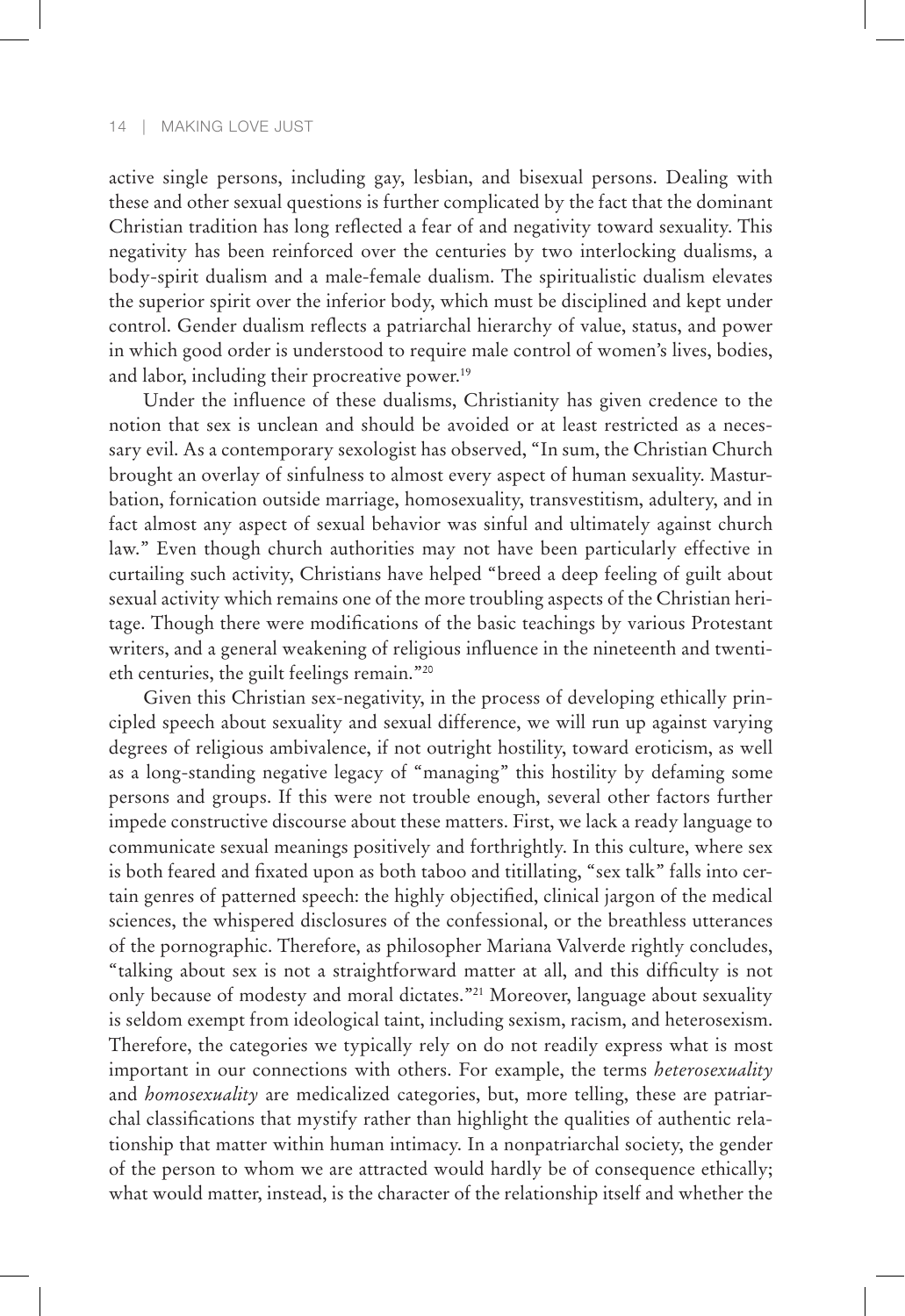parties are treated with respect and care and experience genuine affirmation of their shared humanity.

In addition to the struggle to find appropriate language, a second difficulty involves developing an adequate methodological framework for critical inquiry about sex and sexuality. At present, there are two distinctive approaches. Essentialism, in defining sex as natural and unchanging, emphasizes "what comes naturally" and the biological imperatives that supposedly determine the "normal" course of things. Accordingly, both nature and nature's Divinity have been blamed for such oppressive notions as women's subordination, the presumption that procreative sex alone is healthy and sound, and the pathologizing of same-sex eroticism. In contrast, social constructionism contends that sexuality is more complex, more fluid, and more amenable to cultural molding than essentialists admit. This historical-cultural approach emphasizes that humans develop their sexualities and sexual identities only within institutions and systems, never independently of society or history. Therefore, sexuality's purpose and meaning cannot be grasped by biology alone. A historical, contextualized method is needed to analyze sexuality within social power relations.

This alternative approach argues, to begin with, that sexuality is not a static thing, but rather a dynamic process, constantly being reshaped and reassigned value and meaning in the midst of conflicting social interests. Moreover, sexuality has a history, some of which is oppressive. Because sexuality is political and cultural and not only personal, a *social* ethic is needed to examine how social structures and belief systems affect sexualities for good or ill. Finally, transformations have occurred in social practice and in the meanings attached to sex, gender, and social power, but such shifts require social as well as personal struggle and are not accomplished at will. Theologian John Cobb cites, for example, the rethinking of divorce and remarriage to illustrate the dramatic character of such transformations within Protestant Christianity. "Protestants are becoming so accustomed to this acceptance of divorce and remarriage as the best response in many circumstances," Cobb points out, "that they might forget how drastic a change this is from past Christian teaching." Since Protestants often rely on biblical guidance on moral issues, this more open stance regarding divorce is "particularly noteworthy since it is the acceptance of a practice that is rejected explicitly in the Bible." In fact, Cobb underscores, "it is Jesus himself who opposed divorce!"<sup>22</sup> The fact that a reversal on divorce has taken place demonstrates how a religious tradition may be dynamically subject to revision and renewal.

 $\blacksquare$  Because the crisis of sexuality lies in the dominant social order and its ideology of sexualized power and control

That said, it is also true that, by and large, faith communities have failed to grasp the scope and depth of the cultural crisis in sexuality. In this culture, the kind of sex scripted as normative is racist patriarchal sex. Eroticism is often about having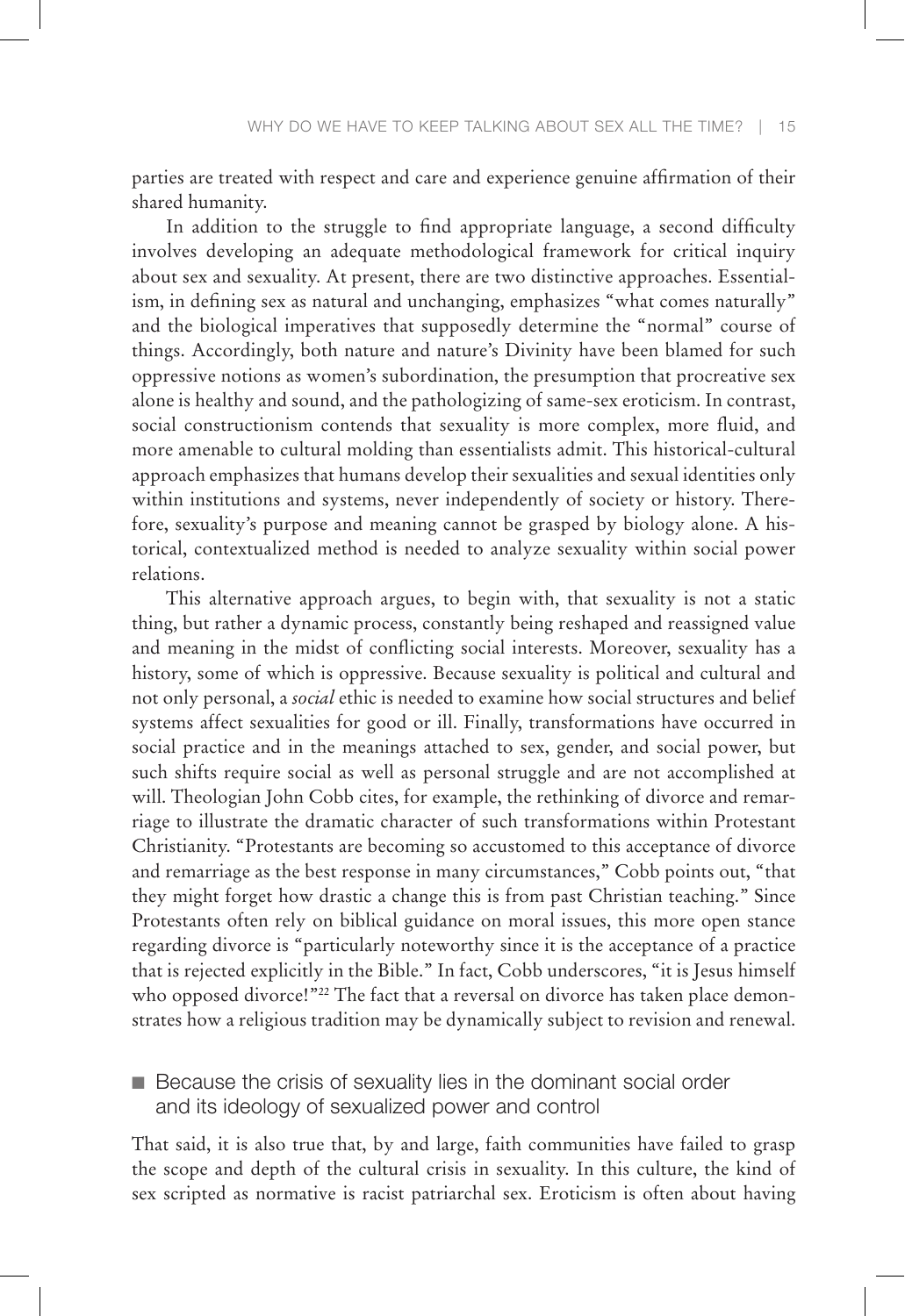someone under your control or feeling safe by being placed under another's power. Power as control is erotically charged. Compliance to authority becomes titillating. Above all, a patriarchal ethic grants permission only for those erotic exchanges in private that uphold the social hierarchies of male gender supremacy and white racial dominance. No wonder erotic desire is in trouble!

These insights about the cultural construction of sexuality within patriarchal social relations should help us properly locate the crisis of sexuality. The crisis lies not, first and foremost, in LBGTQ and other marginalized communities, but rather in the dominant social order and its ideology of sexualized power and control. More specifically, the cultural crisis is a crisis within heterosexuality and, more pointedly, within male heterosexuality with its patriarchal macho ethos and distorted power dynamics that encourage men to "lord it over" women and other, less powerful men. In the dominant culture, sex is imagined as an unequal social exchange between a social superior and a social inferior. It ceases to be about love or the sharing of mutual pleasure between willing partners. Sex becomes instrumentalized as a control dynamic between a powerful subject and "his" submissive object.

Unfortunately, the traditional Christian sexual ethic is implicated in this mess because it has legitimated an ethic of male entitlement over women and female bodies. A patriarchal sex ethic has traditionally differentiated "good" from "bad" sex by the particular use that men make of women.<sup>23</sup> Good sex is when a man uses a woman for procreation. Bad sex is when a man uses a woman only for pleasure. The patriarchal religious imagination fails altogether to envision sex as mutually desired, pleasurable touch between peers who are sexual subjects, one to the other. Patriarchy doesn't get it. If it did, it wouldn't be patriarchy.

If we are to move beyond racist patriarchal morality, we must break with this eroticized power-and-control paradigm. The hopeful message in this regard, as Valverde contends, is that "our bodies and our lives are not hopelessly determined by patriarchal oppression—but neither are they capable of complete individual autonomy. . . . The exercise of power, in the sexual as well as in the political realm, always generates some acquiescence and some resistance on the part of those who are the objects of that exercise. The point is to maximize the resistance and minimize the acquiescence, while being aware of the powers over us."24 Therefore, we must find creative ways to enter into genuine solidarity with women, LBGTQ people of all colors, and survivors of sexual and domestic abuse, all of whom are rising up in resistance to erotic injustice in this culture. But here's the rub. Most people associated with institutionalized religion have been taught to fear difference. Therefore, they avoid flesh-and-blood contact with people "not like them," especially with respect to sexuality. However, when people lack real-life connection with those harmed by the prevailing sex/gender, class, and racial systems, they fail to comprehend the real world. They also have trouble discerning injustice in their own lives. Because many middle-strata white people are woefully out of touch with their own pain, they are sadly in no position to perceive the pain of others. Confused about the cultural crisis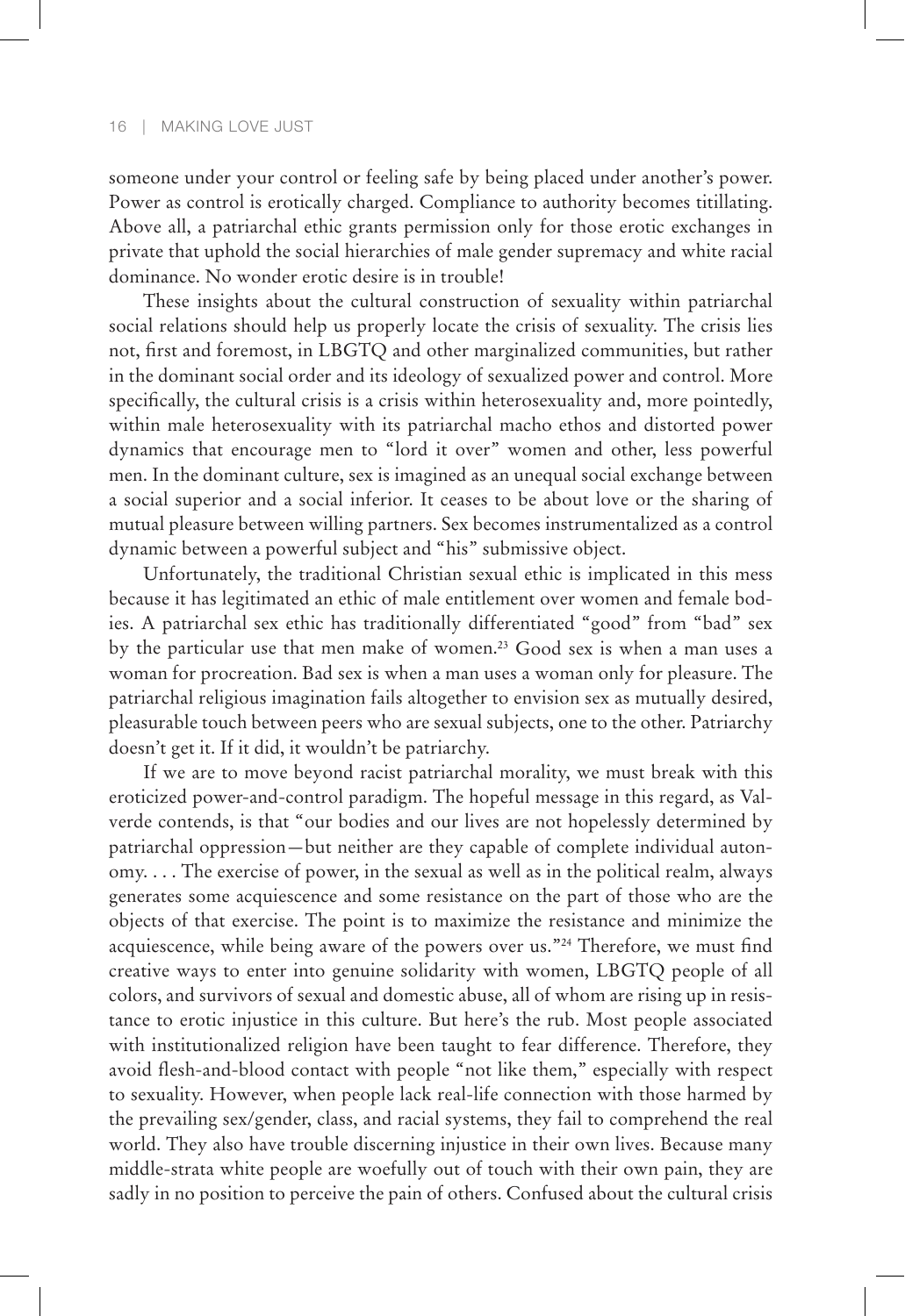around them, they become frightened, susceptible to ideological manipulation, and increasingly dangerous to themselves and others.

The way forward is narrow and demanding. It requires a lifelong commitment to listen to, and learn from, those on the margins. It further requires a willingness to join them in rebuilding the kind of community in which no one is excluded and no one devalued. As one component of that larger movement of community reformation, the feminist, LBGTQ, anti-racism, and anti-abuse movements are calling for a reordering of human sexual relations toward erotic justice. Each of these broadbased, grassroots movements is founded on solidarity, lived out as concrete accountability to those actively resisting oppression. From these movements, fresh moral wisdom is emerging about ethics and eroticism. An ethical eroticism, at odds with racist patriarchal norms and values, aims at enhancing the safety, respect, pleasure, and freedom of persons, especially those who are most vulnerable. It is, at one and the same time, strongly anti-abuse and strongly sex-positive.

Fortunately, the task before faith communities is never simply to repeat the Christian past and apply it, but rather to critique the distortions within the faith tradition and help transform it in more life-enhancing directions. Despite the difficulties of "talking sex," there is urgency about speaking about sexual injustice because so many people are being harmed and because the Christian tradition is implicated in this harm. As Catholic ethicist Christine Gudorf argues, churches must "risk abandoning a familiar but unworkable sexual ethic," and her historical analogy is the challenge to the Dutch Reformed Church of South Africa when it was confronted with its complicity in white racism and was called on to repent and renounce its teachings and practice with respect to apartheid. "The same kind of renunciation of traditional [Christian] teaching in sexuality, followed by repentance," Gudorf proposes, "is necessary on the part of all Christian churches today in response to the suffering and victimization it has long supported and legitimated."<sup>25</sup> Otherwise stated, a theological ethic constructed on the basis of gender and sexual injustice is not a noble tradition to defend, but rather a legacy to critique and transform.

My own Protestant Reformed theological tradition taught me that justice making is central to the life of faith, but this tradition runs into problems whenever it splits off the personal and relational aspects of life from the social-structural and political. When that happens, justice is reserved for public matters relating to political and economic power. Love is reserved for "private" concerns among intimates. This split renders sexuality, reproduction, the care of children, and women's lives less important than the supposedly "really" serious issues of politics and empire-building among powerful, propertied men. Even Christian liberalism has failed to recognize family and sexuality as matters of justice as well as love. It has left unquestioned the power hierarchies of husbands over wives and parents over children. It has not adequately addressed the abuse of power among intimates. Theological liberalism minimizes or ignores oppression in the so-called private sphere and fails to recognize how power, conflict, and injustice exist in the bedroom. Therefore, the Reformed tradition is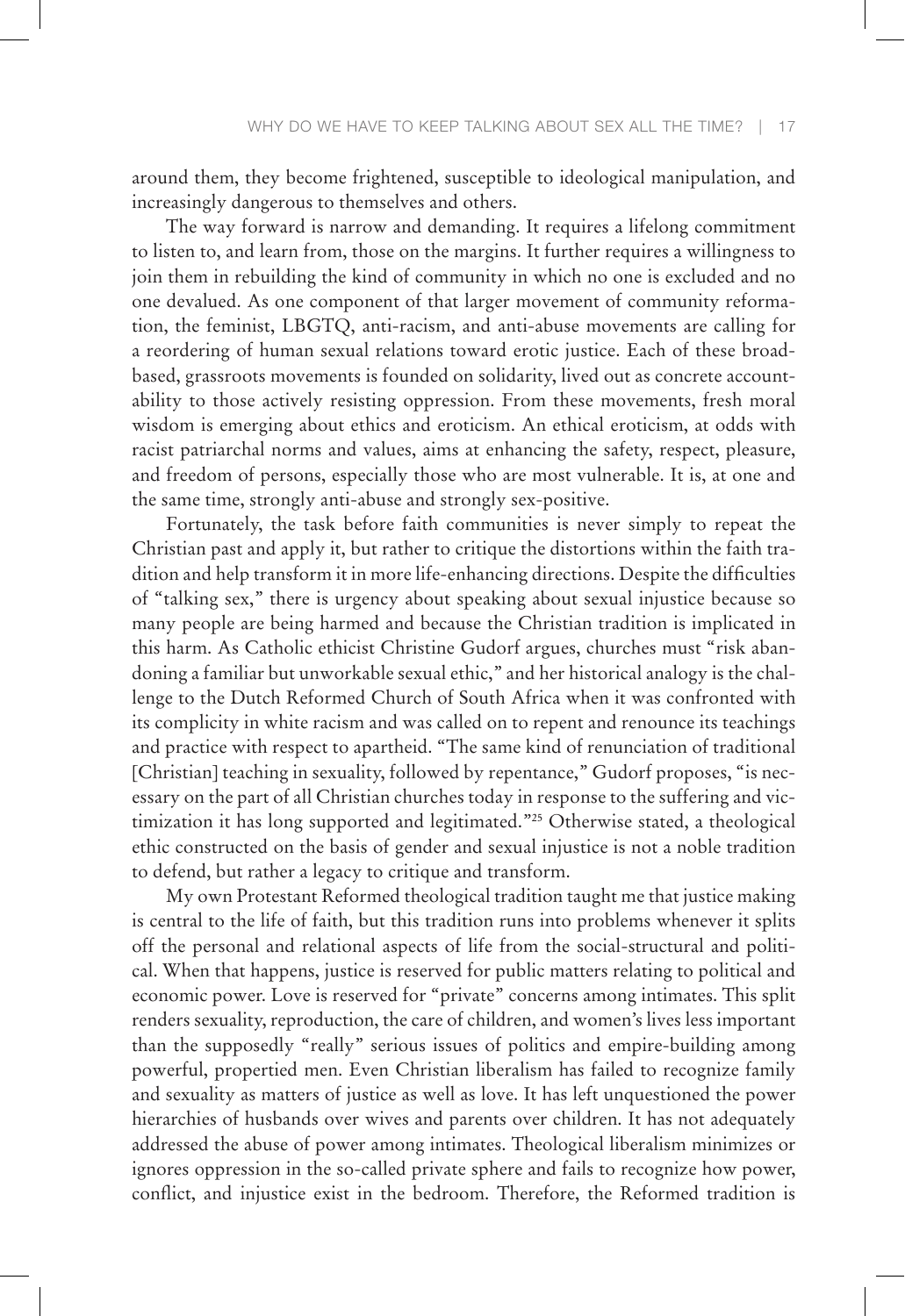being challenged to enlarge its theological vision and relocate matters of justice for women, people of color, and LBGTQ persons from the margin to the center.

Granted, the reframing of sexuality as a justice concern requires a conceptual and political shift. "It is not easy to think about [sexuality], marriage, and the family in terms of justice," Susan Moller Okin acknowledges, in part because "we do not readily associate justice with intimacy" and in part because the romanticizing of family life has allowed us to sidestep power, abuse, exploitation, and oppression among intimates. However, Okin argues, "in the real world, justice is a virtue of fundamental importance for families [and friendships], as for other basic social institutions." Justice in intimate relationships and in family life involves a fair distribution of material goods, but also of intangible goods, such as respect and care. In addition, family life is a primary developmental context for forming human identity and for deepening sociability. "If justice cannot at least begin to be learned from our day-to-day experience within [intimate relationships], it seems futile to expect that it can be developed anywhere else. Without [just friendships], just families, [and just marriages]," Okin asks, "how can we expect to have a just society?"26

■ Because our expanding scientific knowledge demands we change the conversation

To be candid, the impetus for reforming Christian sexual ethics has come not from inside the tradition, but from two outside sources: first, from the social and natural sciences with their fresh insights about human diversity and psycho-sexual development and, second, from social justice movements and the moral wisdom emerging especially from the feminist, LBGTQ, and anti-racism movements, but also the disability rights movement, the anti-violence movement among survivors of sexual and domestic abuse, and the ecological movement with its nondualistic framework and holistic appreciation of relational systems.

In relation to expanding scientific knowledge, at its best the Christian tradition has encouraged openness to new empirical knowledge, demonstrated a nondefensive engagement with changing cultural patterns, shown adaptability to new conditions, and emphasized human freedom, creativity, and responsibility for promoting personal and communal well-being and the care of the earth. Scientific and medical developments, such as effective and inexpensive contraceptives, medically safe and legalized abortion, and the emergence of assisted reproductive technologies, have greatly affected sexual practices. So, too, have health concerns around sexually transmitted disease, including HIV/AIDS, the rise in nonmarital births among Euro-American and other women, and greater public awareness of pervasive patterns of domestic abuse and child sexual abuse. Moreover, by the mid-1960s, the marital family of two adults with dependent children, the post–World War II cultural icon, became no longer statistically normative.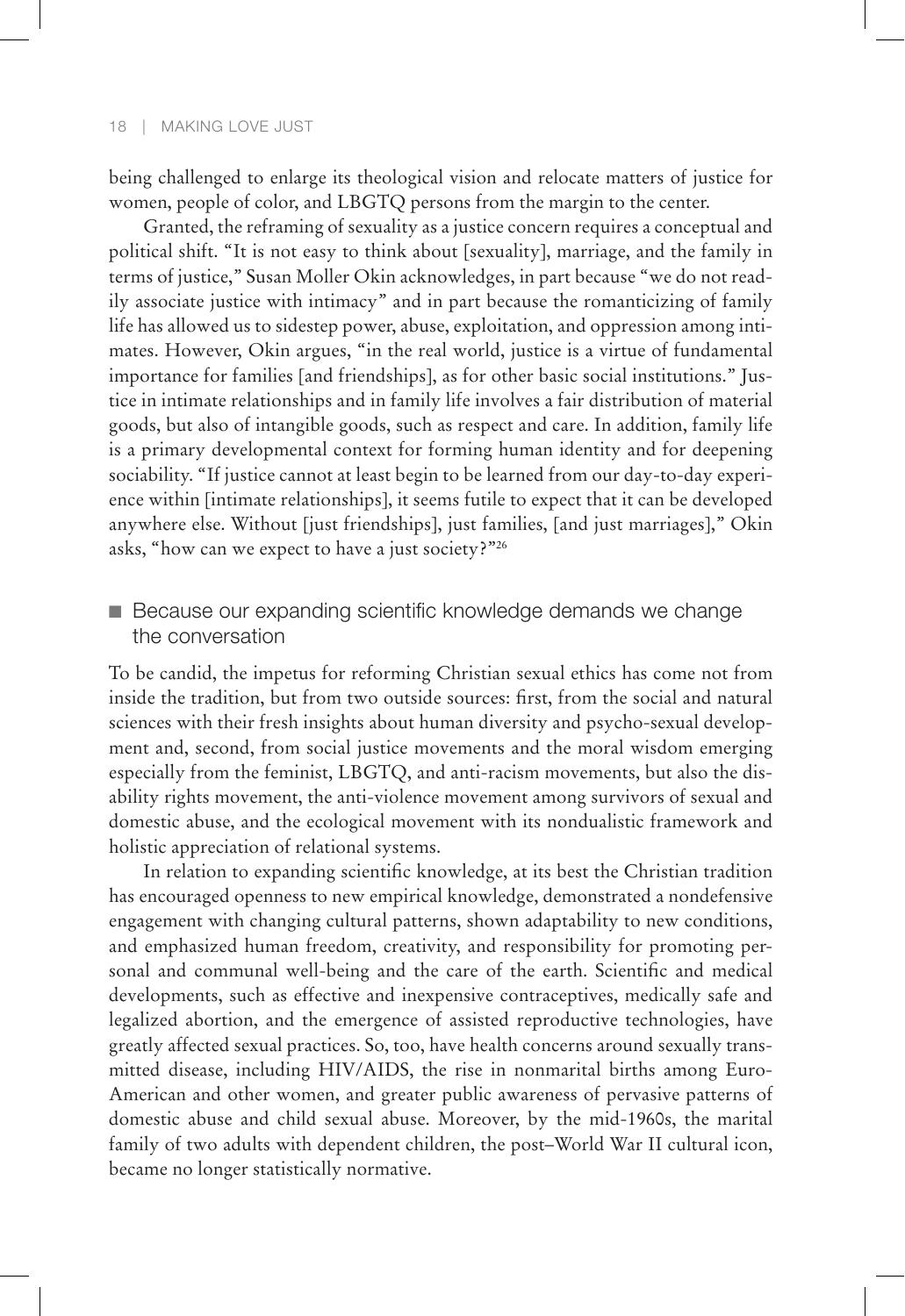Of particular significance has been the broad scientific study of sexuality, which has had a significant influence on modern discourse about sex and sexual diversity, in part through the exploration of sex differences between men and women; in part through the cataloguing of varieties of sexual orientations and practices, including homosexuality, bisexuality, transsexuality, and intersexuality; and in part through the promotion of sexual research, sexual health, and sexual therapy. In many respects religionists welcome such developments in the science of sexuality. The natural sciences, by authorizing the body and, in particular, sexuality as legitimate objects for investigation, intervention, and treatment, have encouraged the development of sexology and related disciplines and thereby expanded knowledge about, and public awareness of, a range of topics that might otherwise be shrouded in moralisms, secrecy, and shame.

Science has been particularly helpful in dispelling myths and correcting misinformation that have caused untold grief and suffering. It matters to individual and community health whether syphilis and other sexually transmitted infections, including HIV/AIDS, are seen primarily as diseases or punishment for sin, whether masturbation is thought to cause insanity, whether women are regarded as insatiable in sexual desire, as merely passive, or as self-directing moral agents, and whether homosexuality is judged a pathological or benign variation. It is also important to recognize the limits of biomedical science as, for example, in its treatment of aggressive sex offenders (only modest results), its inability to redirect sexual orientation (not effective in the long term), and its uncertainty about the causes of sexual desire among humans, including heterosexual erotic attraction.

At the same time, the science of sexuality is not exempt from ideological distortion and therefore must be critically assessed. Scientific explorations of human sexuality are historically situated and therefore dependent on the intelligibility of reigning scientific paradigms that help organize complex data and create a plausibility structure of meaning and interpretation. Even a brief review of the history of sexology indicates that socially constructed paradigms about human sexuality are themselves subject to critique, emendation, and even replacement if a competing paradigm emerges that gains the loyalty of a critical mass of adherents.

With regard to the biology of sex, prior to the eighteenth century, the reigning paradigm about the human body held a one-sex view. Men and women were thought to share a common physique even as women's bodies were regarded as less developed versions of men's bodies.The vagina was observed to be an inverted penis, the two more similar than dissimilar in form and function. Subsequent to the eighteenth century, this paradigm was replaced by a modernist paradigm of the two-sex body, which emphasizes that men and women possess highly differentiated bodies and are, therefore, to be regarded as more dissimilar than similar to one another. The power of this schema on the social imagination is reflected in popular discourse that speaks of men and women as "opposites" though supposedly complementary in nature.<sup>27</sup>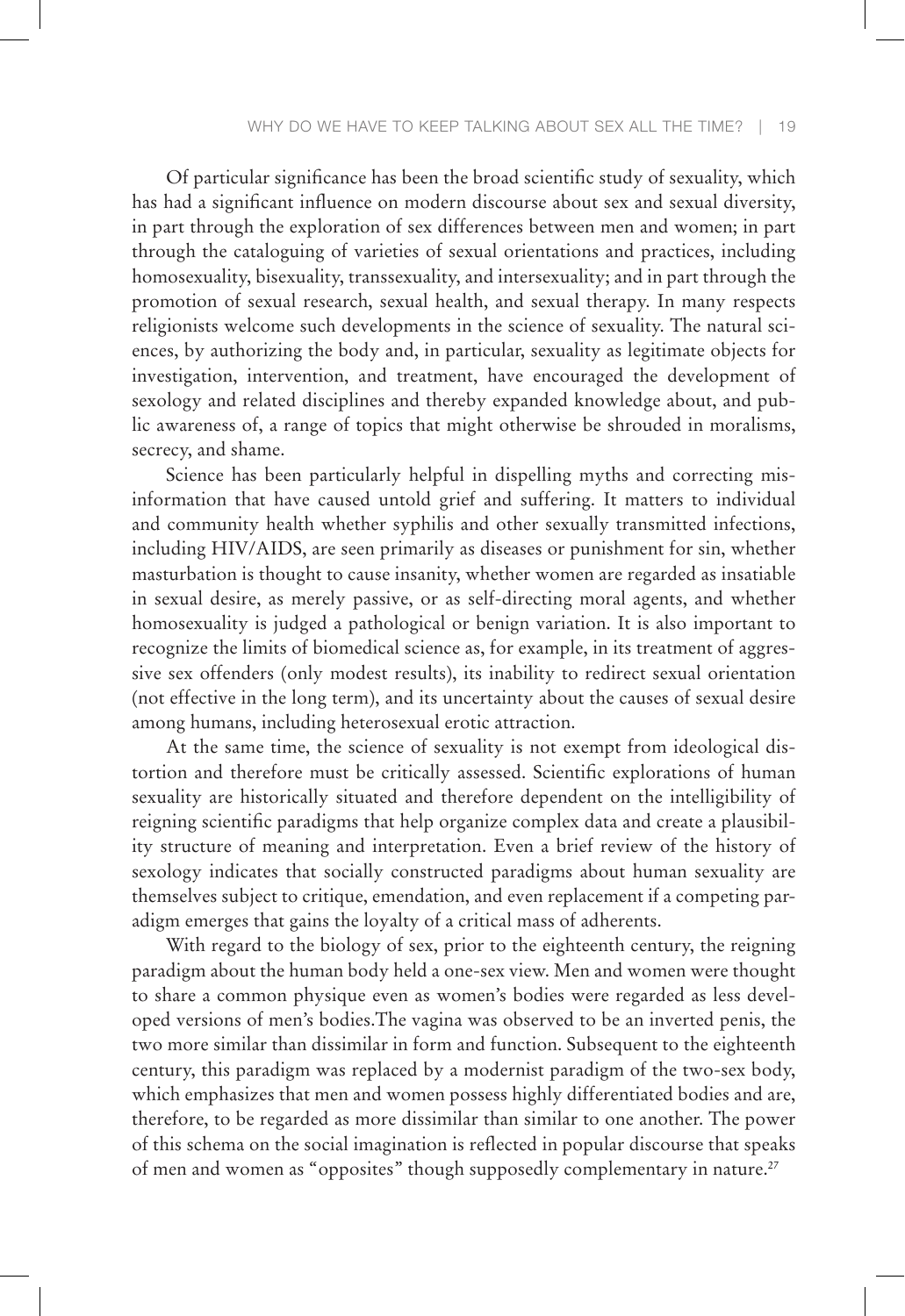#### 20 | making love just

This modernist paradigm is currently being called into question by biologists and medical researchers, as well as by feminist, queer, and other social theorists, for fostering a binary theory of sexual identity that posits two and only two sexes (male and female) and represents them as opposites. Sexual dimorphism assumes that biological sex, viewed essentially in terms of reproductive function, determines not only psychological identity (genderized identity of femininity or masculinity), but also a person's preferred social role and, importantly, object of sexual desire. This paradigm naturalizes reproductive heterosexuality and presumes that if human sexual development proceeds on track, then a "normal" adult person will be sexually attracted to an adult of the "opposite" sex. Paradoxically, this naturalized pattern of human sexual development is also regarded as precarious, especially for males. Because successful development of a functioning heterosexual male cannot be guaranteed (homosexuality is considered sexual deviance resulting from, or at least correlated with, gender confusion and nonconformity), medical science and psychological theories have sought to account for, and provide medical interventions in response to, perceived abnormalities, including nonheterosexual erotic attraction, transsexuality, and other gender-identity "disorders."

In contrast, a postmodern paradigm has emerged that emphasizes human sexuality as polymorphous, both more complex and more diversified than conventional categories allow. This alternative paradigm challenges the dichotomous gender assumptions at the core of the reigning paradigm and argues that the biological distinctions between male and female have been overdrawn, are matters of degree, not kind, and are not always clear-cut; that the various indicators (chromosomal, hormonal, anatomical, psychological, social) employed to differentiate sexual identity are sometimes ambiguous and, even when clear, do not necessarily cohere in a single developmental pattern; that social roles and erotic attractions are diverse and not predictable by sex/gender (psychology does not follow biology lock-step); and that the distinctions between normality and deviance (perversion) are cultural and moral judgments, not scientific.<sup>28</sup> Religious traditions, already under pressure to reconsider teachings about gender and sexual orientation, are being further challenged insofar as their foundational stories and moral codes presuppose a strict sexual dimorphism (Gen 1:27, "So God created humankind in his image, in the image of God he created them, male and female he created them") that can no longer be taken for granted as empirically accurate.<sup>29</sup>

### ■ Because social justice movements prod us to change our entrenched views

The second impetus for rethinking sexuality among progressive religionists is the global feminist and LBGTQ movements. Their advocacy on behalf of gender and sexual justice for persons of all colors has precipitated a shift toward a justice-centered theological approach that seeks not to control but rather to empower women and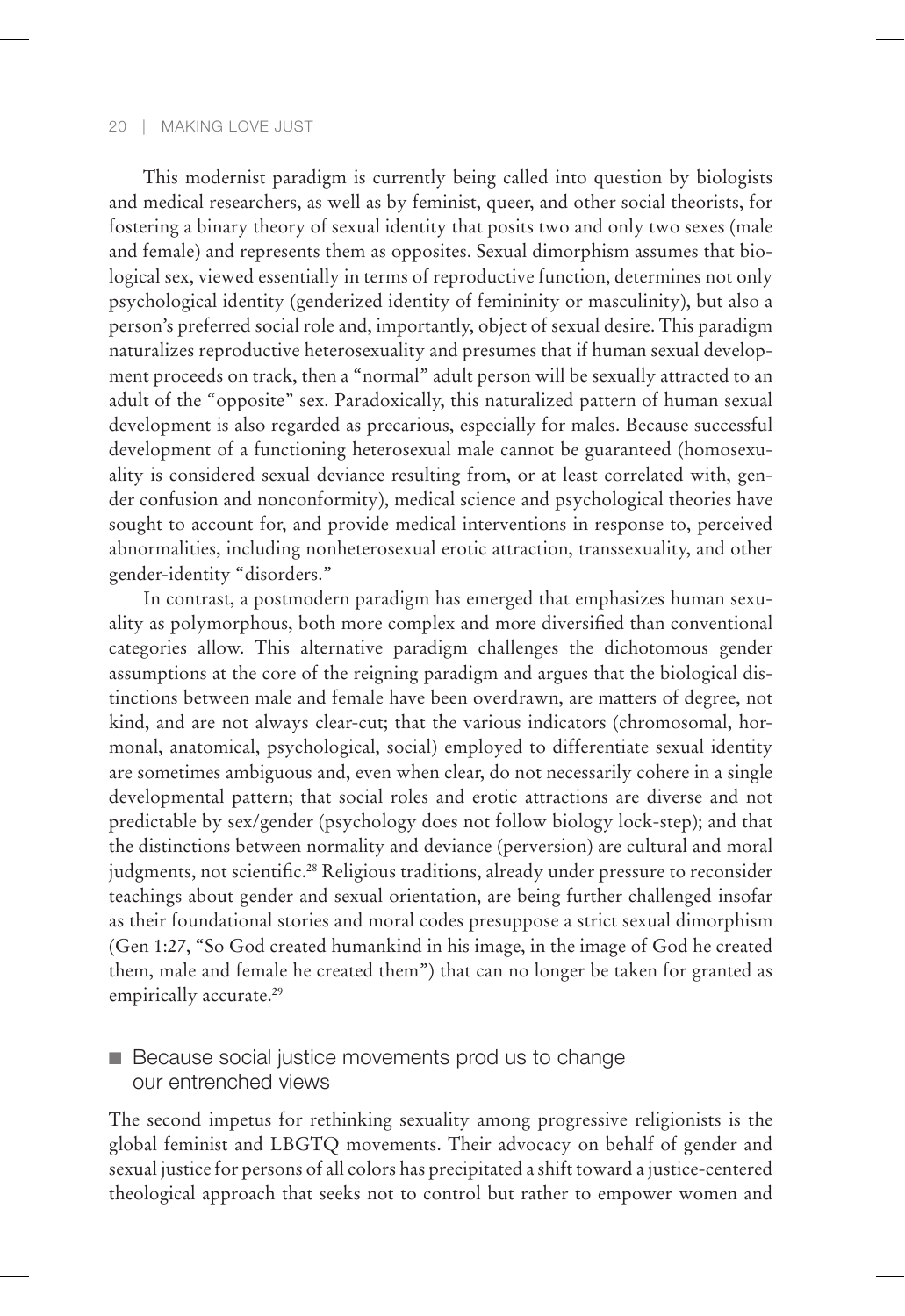men alike to live more freely in their bodies and more compassionately in their relationships and communities. *Religious feminists insist on mutuality between coequals as the normative relational expectation*. In doing so, they have sparked a quiet and not-so-quiet revolution in the bedroom and throughout the social order. What is shaking the foundations even further is a power shift as nonheterosexual people claim their right to be the subjects of their own lives. Fresh insight emerges as sexually minoritized people are no longer positioned as abstract objects of other people's discourse, but rather become self-defining subjects with whom to engage in dialogue.

From their vantage point, LBGTQ religionists argue that it is sexual injustice rather than sexual diversity that is dividing religious communities and causing enormous personal and societal suffering. One aspect of the challenge launched by survivors of sex/gender oppression is claiming an appropriate sense of pride by securing a positive sense of self-regard as nonheterosexual persons. Members of various faith communities have joined the Open and Affirming, Welcoming Congregation, More Light, and Reconciling Congregation movements to critique sexual exclusivism; challenge discrimination on the basis of gender, sexual difference, and family patterns; and affirm that same-gender loving persons can also model a fully human way to live and love as sexual-spiritual persons.

Progressive religionists seek to actualize three interrelated components of sexual justice: a strong affirmation of the goodness of sensuality and embodiment; a genuine honoring of sexual difference, including respect for sexual minorities; and attentiveness to both pleasure and pain, including the personal and political dimensions of sexual oppression and exploitation. A progressive Christian social ethic of sexuality aims not at controlling persons and inhibiting erotic power, but rather at empowering each person to claim the goodness of his or her own body and be equipped to understand and direct its use. At the same time, each person has a responsibility to respect the bodily integrity and self-direction of others. In sum, progressives argue that the central norm for intimate relationships is justice-love, understood as mutual respect, commitment, and care and a fair sharing of power, for gay and nongay, marital and nonmarital relationships alike.

In urging the development of a justice-centered discourse about sex and sexuality, progressive Christians make a wager that religious traditions remain open to renewal and their own transformation. Protestant theologian Robert McAfee Brown puts the matter succinctly: "A shift of perspective is not unfamiliar in Christian history; it is called conversion."30 When such a shift takes place, its signs will likely include the following: increased candor about the tradition's complicity in sexual injustice; a readiness to embrace the body as a privileged site for encountering the sacred in the midst of everyday life; a determination to investigate how "sexism, heterosexism, racism, ethnocentrism, and classism [function] not as separate categories, but as a single unifying framework designed to privilege one group over all others<sup>"31</sup>; deepening respect for women's full moral standing and their empowerment in their families, faith communities, and social and economic institutions; a greater